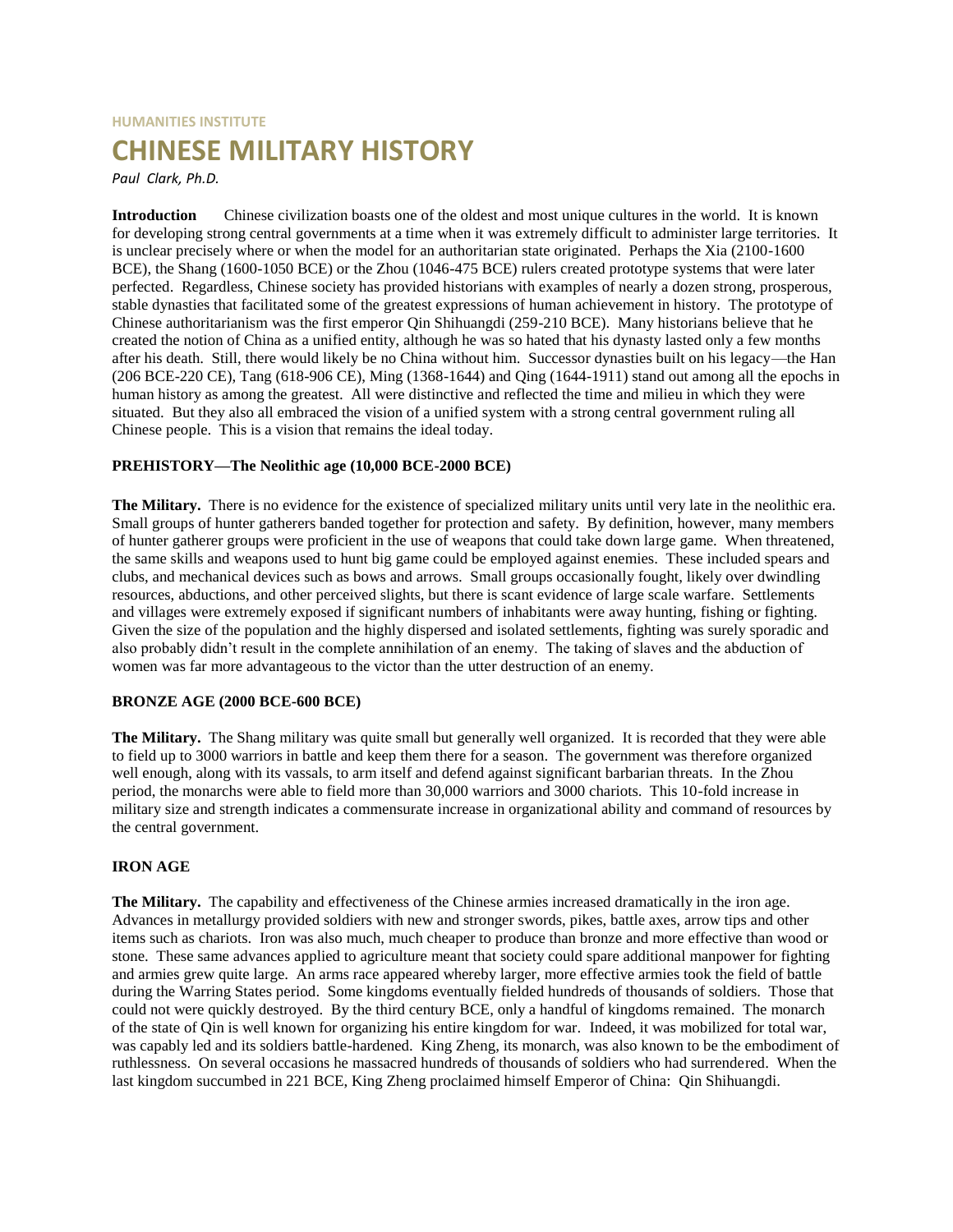#### **POST-CLASSICAL PERIOD (500 CE-1500 CE)**

**The Military.** Technological advances in post-classical China were largely incremental. Blades, for example, were sharper, shields and armor stronger and long-range weapons more effective. But the revolutionary advances seen in the iron age and later in the industrial age were rarely seen. The one notable exception was gunpowder. The Tang Dynasty (618-907) military is known to have used it to fire projectiles and potentially created rudimentary mortars and bombs. It is possible that Tang chemists discovered the formula. It is more likely, however, that the knowledge existed hundreds of years before but its utility on the battlefield was finally realized during this period. In addition to new technology, the Chinese military was able to dominate its neighbors with its massive population, fine leadership, tremendous wealth and unparalleled organization. In the early Tang period the Chinese military was composed mostly of farmer-soldiers (local militia) and led by a professional officer corps. In practice, this meant that tens of thousands of farmer-soldiers spent 8-11 months in the fields and 2-3 months training. In times of crisis, they could be called up. This kept costs low and had a minimal impact on agricultural production. In spite of this, the Tang armies were able to expand control to areas of Central Asia, Mongolia, Korea and other areas. A permanent standing army later emerged and is understood by historians as contributing to the collapse of the dynasty because various generals with loyal troops on the frontier turned on the central authorities.

**Vast Population Provides a Foundation for the Military.** The plight of the peasants remained largely unchanged from previous epochs. In some dynasties, they were tied to the land using one form or coercion or another. In the Sui (589-618) and Tang (618-907) periods, significant numbers of the peasant population enjoyed something close to "free-holder" status. This was particularly the case if they served in the military. And there were enormous numbers of peasants in Tang China, approximately 80 million. Interestingly, the population under the control of the Tang Emperor represented roughly one-quarter of the world's population, which was double the population of the contemporaneous Umayyad Caliphate and more than quadruple the number of the Carolingian Empire. Troops from the Abbasid Caliphate later encountered Tang troops near Samarkand in Uzbekistan, so these civilizations knew each other quite well. The difficulties inherit in governing this vast and populous empire in a pre-modern age are easy to understand. In order to govern well, the Tang court created the world's first large-scale civil service examination.

#### **EARLY MODERN PERIOD (1500-1800 CE)**

**The Military.** The Qing military was divided into what is known today as "bannermen" armies. The armies were organized in different ways. Some armies were composed mostly of Manchu soldiers with Manchu generals. Others were composed of mostly Han Chinese soldiers with Han generals who worked with Manchu generals who acted as liaisons. A third type of army was composed of a combination of mostly Mongols, Han and other foreigners as soldiers. The armies were stationed in strategic areas of China where they could be called upon in time of emergency. The armies were known by the color of their banner, which could be solid or solid and framed with a different color. Early in the period of conquest there were six banner armies. Later than number was increased to eight. By the reign of the Emperor Qianlong (r. 1735-1796), the Qing could field armies of more than a hundred thousand.

### **The 19th CENTURY**

**The Military.** The bannermen armies which had swept the Manchu into power in the middle of the  $17<sup>th</sup>$  century had long since ceased to function as an effective military force by the late  $19<sup>th</sup>$  century. The Taiping (1850-1864) and Nian (1851-1868) rebellions had demonstrated that the Qing had little in the way of a military to force its will on an unwilling population. There were several attempts to reform the bannermen armies in the wake of the two rebellions. New weapons, new tactics, new training, new technology and new forms of transportation were all employed to upgrade the Qing military. The even had a new name, the "New Army." By the late 19<sup>th</sup> century, it appeared as though they might have been successful. But events such as the Boxer Uprising (1900) made clear that the Chinese military was extremely weak and could neither keep the peace domestically nor repel foreign aggression.